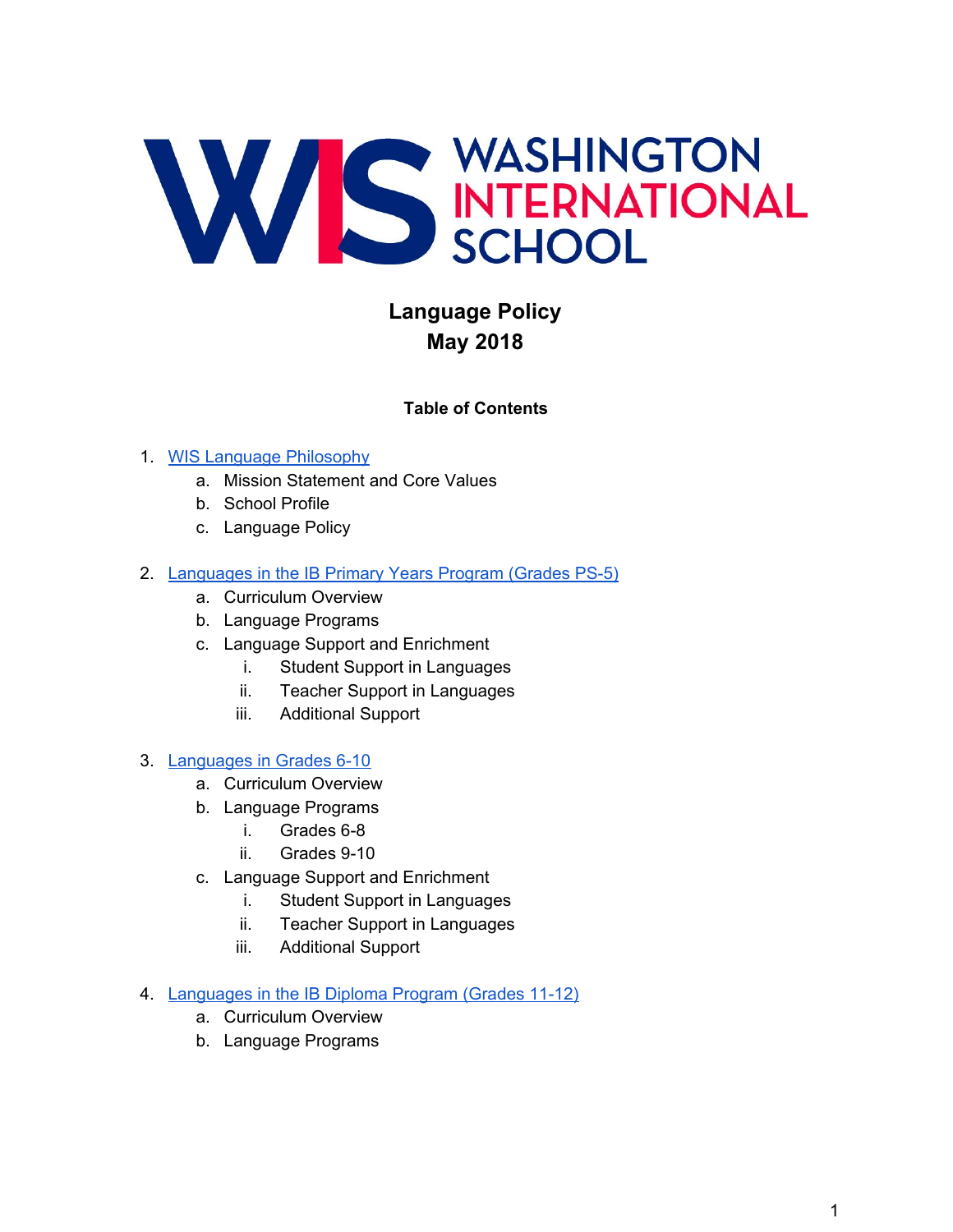- c. Language Support and Enrichment
	- i. Student Support in Languages
	- ii. Teacher Support in Languages
	- iii. Additional Support
- 5. [Appendices](#page-14-0)
- 6. [Bibliography](#page-14-1)

#### <span id="page-1-0"></span>**Section 1: WIS Language Philosophy**

#### **a. Mission and Core Values**

Washington International School's mission is to be an exemplary learning community—enriched by differences, informed through inquiry, global in reach. Global perspective, one of our core values, is demonstrated by the fact that WIS students learn two or more languages, embrace diverse cultures and viewpoints, and have the ability and confidence to navigate a complex world.

Inherent to the Mission and Core Values of the Washington International School is our commitment to language learning throughout all aspects of our community. Language learning promotes a dynamic framework with which to understand other cultures and perspectives. The WIS language program emphasizes learning languages, learning about languages, and learning through languages, including the perspectives and context that languages inherently hold to better understand and appreciate differences.

WIS students are expected to attain a confident level of oral and written proficiency in more than one language and understand and appreciate the relationship between language and culture. The ability to communicate in more than one language facilitates an individual's movement beyond the first language and home culture, fosters the ability to understand and appreciate the relationship between language and culture, and increases awareness of the world, ultimately enabling student to develop global competence.

#### *Exemplary learning community*

Students staff and families all have opportunities to engage in teaching and learning languages. Our learning community exists within and across multiple languages, and students, staff and families all have opportunities to engage in teaching and learning languages.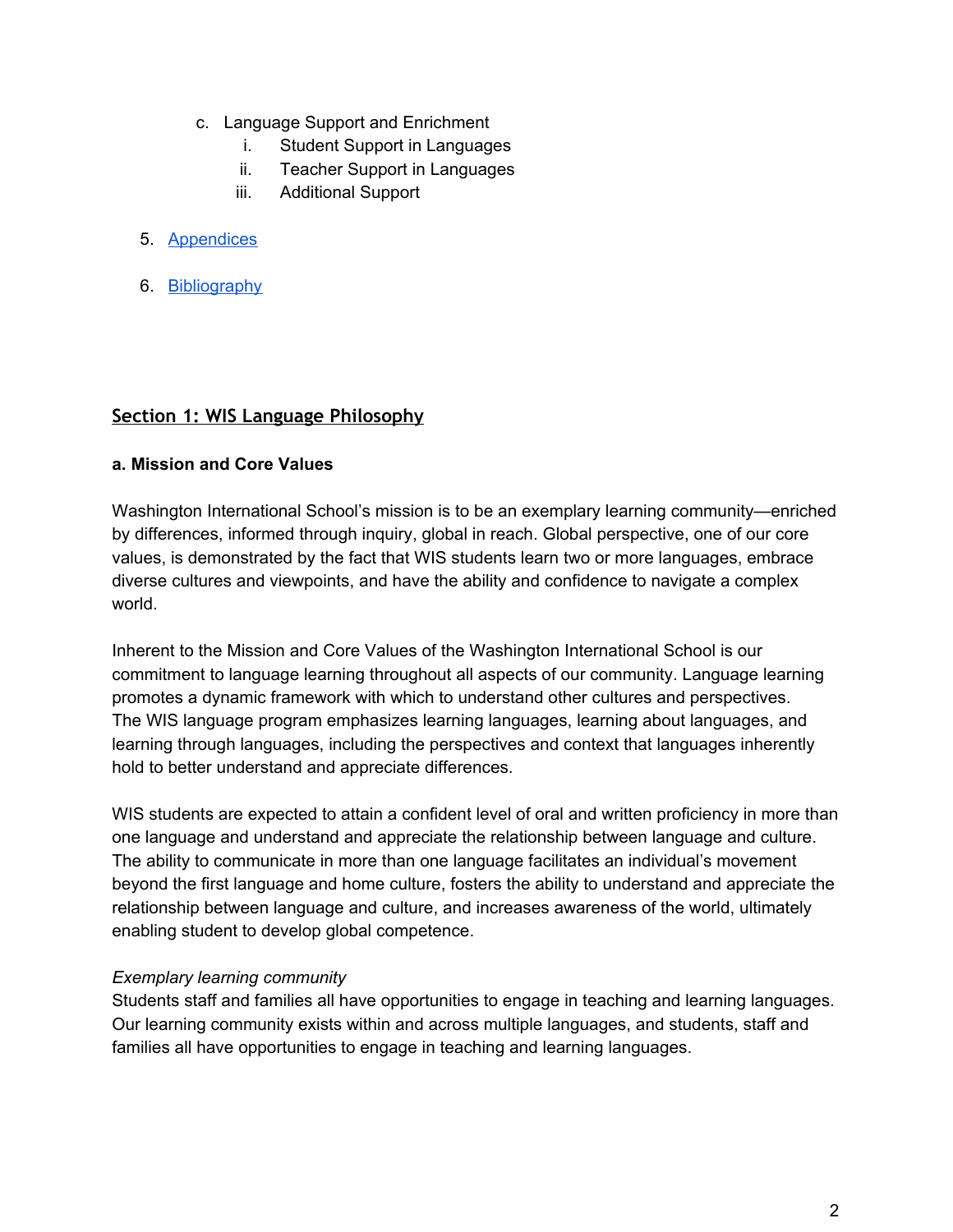#### *Enriched by differences*

The language program includes the perspectives and context that languages inherently hold to better understand and appreciate differences. At each level of the school, it promotes understanding and respect for other cultures. We endeavour to integrate students' cultural and linguistic heritage throughout the curriculum, and all students' and families' mother tongue languages are valued and celebrated in the school community.

#### *Informed through inquiry*

In all languages, students have the opportunity to inquire through transdisciplinary, project-based, and conceptual learning frameworks to construct their understanding and apply it to various contexts.

### *Global in reach*

Language learning at WIS is global in reach and promotes a dynamic framework to navigate a complex, multilingual and multicultural world with confidence.

### **b. School Language Profile**

- Our language programs include language acquisition and immersion in French or Spanish, as well as in English, representing our host country.
- The official languages of teaching and learning are English, Spanish, French, and Mandarin. All official communications are in English. All school languages are regularly represented at school events and on displays around the school.
- All teachers are, in practice, language teachers with responsibilities in facilitating written, oral and interpersonal communication.
- At the school, we have over 40 mother tongue languages and believe in supporting our rich linguistic diversity. For many families, the home language is French or Spanish. For those students whose mother tongue language is not one of our school instructional languages, we invite opportunities to connect their languages to the school experience through Student Led Conferences, parent, student, and visitor presentations. In addition, our after school program and summer camps have offered classes for mother tongue languages that are not one of the three school languages, such as Mandarin and Arabic.
- In the Middle and Upper School divisions, all students admitted are fluent in English due to the rigor of our program.
- Between 60 and 80 percent of our faculty and staff speak more than one language. A lot have had professional international or multicultural experiences in the past or have had professional development in the fields of language learning and teaching.
- Languages and cultures are celebrated through various celebrations of learning and school events in all divisions.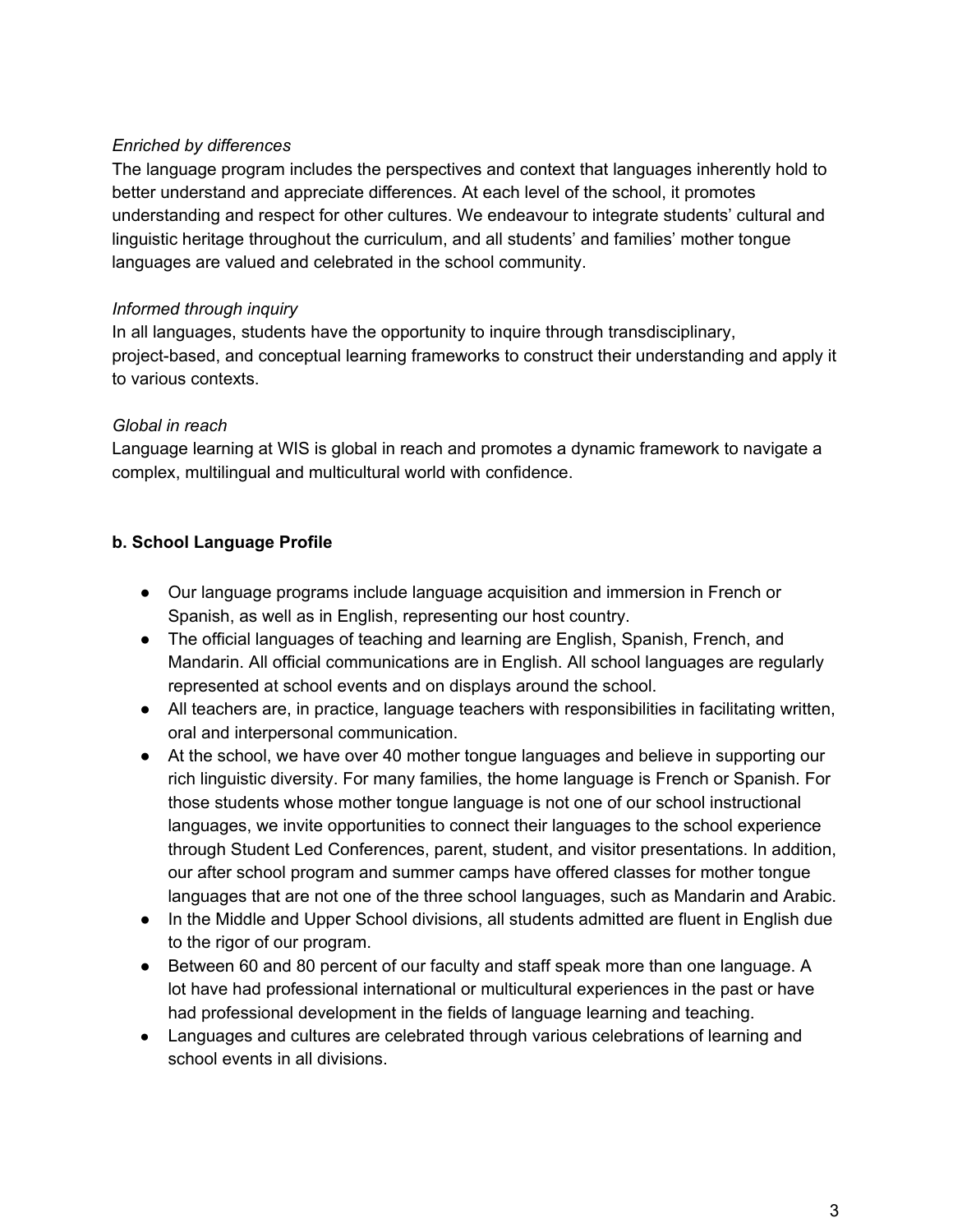● Our teachers are native speakers of the target language taught in the classrooms.

#### **c. Language Policy**

Our language policy is aligned with our mission statement, core values, and core beliefs about learning, as well as our special needs policy and academic honesty policy. The language policy is regularly revised and includes stakeholders from all divisions. It is widely communicated through our online platforms.

#### <span id="page-3-0"></span>**Section 2: Languages in the IB Primary Years Programme (Grades PS-5)**

#### **a. Curriculum Overview**

The Primary School at WIS provides a strong, challenging curriculum in two languages embracing the principles of the Primary Years Programme (PYP).

The Primary Years Programme is inquiry-based, emphasizing the development of students as global citizens through a focus on attitudes and attributes of a learner. The curriculum is organized around six transdisciplinary themes of global significance to develop transdisciplinary skills, and within each unit of inquiry, central ideas and lines of inquiry are explored so that students develop conceptual understanding in addition to knowledge and skills.

An important aspect of the educational program is the learning of an additional language, as well as the promotion of students' mother tongues. Although the school's common language is English, the other school language tracks of French and Spanish are of equal importance in the students' learning experience. The language programs at the Primary School level are designed to reinforce each other so that skills and concepts taught in one language support those taught in other languages. Students who speak a language other than one of our three languages of instruction benefit from purposeful connections with teachers who also speak their mother tongue. Some examples have included Arabic, Amharic, Korean, Russian, Italian and Greek.

The language scope and sequence from the International Baccalaureate Organization has been adopted for all school languages in the Primary School. Reading, writing and oral expression documents show a developmental progression, and document students' growth through the Primary Years Programme. These are represented on the report card and progress report and reported to parents three times per year. American English is used to teach spelling conventions; international students with other English standardized spelling conventions are supported. Conventional French and Spanish spellings are taught.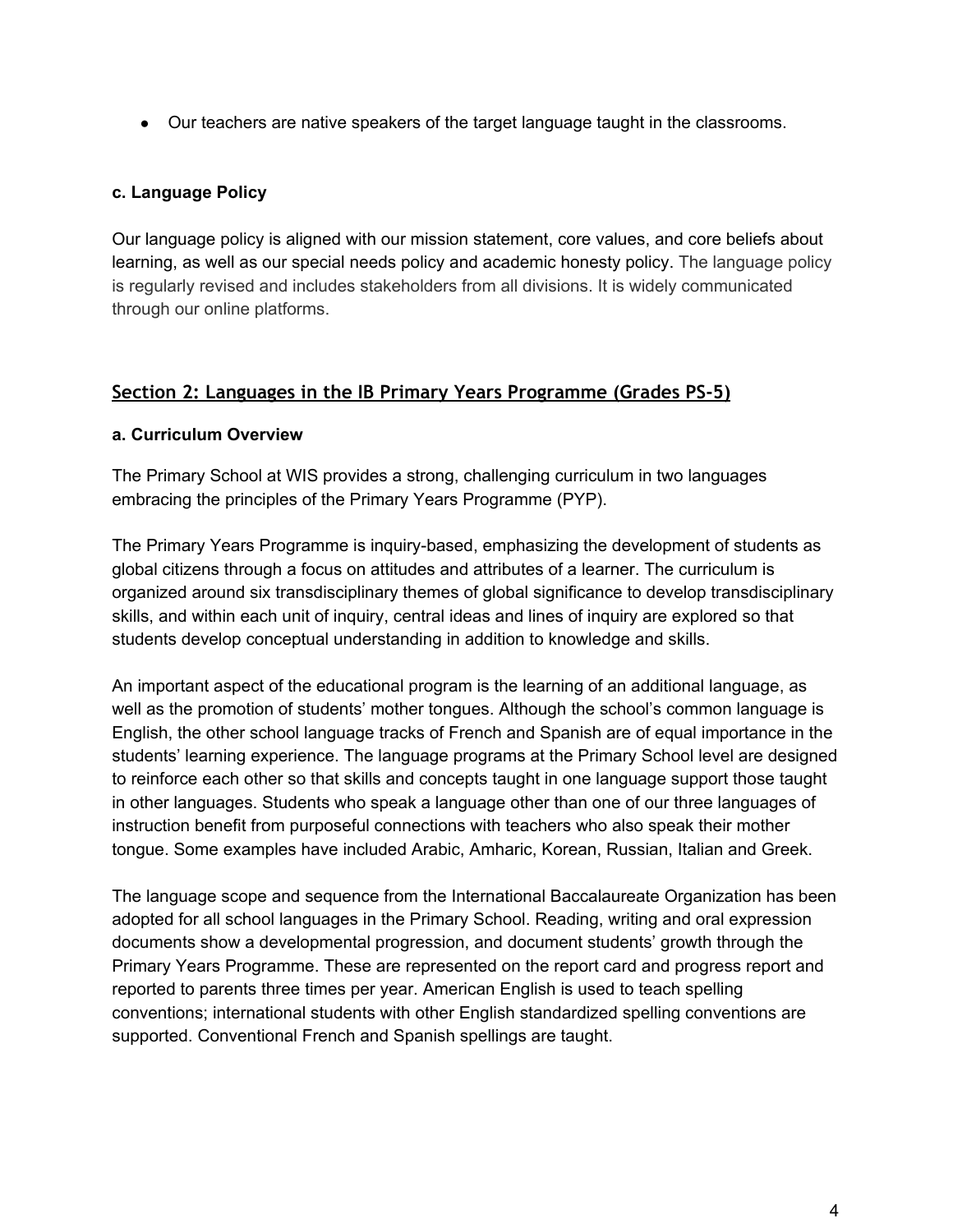Ongoing formative assessment informs instruction, differentiated through small and flexible groups, open-ended tasks, and differentiated learning materials, tasks and teaching methods. The school's Assessment Policy outlines our philosophy and approach to assessing student learning in the languages. A set of formal school assessments, including oral, reading, and writing assessment, are conducted at the beginning and end of each school year. This data is used in various ways to inform ongoing instruction.

For each student who is admitted to our school, we collect information about the child's language profile, including the number of years the language has been spoken and in what settings and the home language(s) or mother tongue. This information is then analysed to further our understanding and support of the learner as he/she develops in our dual language program.

#### **b. Language Programs**

#### *Full Immersion Program in Early Childhood (Preschool, Pre-K and Kindergarten)*

Our students become skilled and knowledgeable through differentiated, inquiry-based learning in all core academic subjects. Students in Preschool, Pre-K and Kinder follow a full immersion program in either French or Spanish. At times, students' mother tongue language is used to enhance additional language learning, following best practices for dual language teaching. This may include one of the school's official languages or a student's mother tongue.

To enter the program, experience in French or Spanish is not needed. Many children enter WIS for Preschool, Pre-Kindergarten or Kindergarten speaking only English while others are fluent in or have some knowledge of Spanish or French. Still others speak more than two languages. Kindergarten applicants who do not speak French or Spanish at home should have age-appropriate comprehension of and oral expression in English.

#### *Dual Language Program in Grades 1-5*

Students in Grades 1-5 spend approximately half of their academic learning time in English and half in French or Spanish. Single Subject teachers teach in French and Spanish when possible, and all language teachers are native speakers of their language of instruction. Library and media resources are in all school languages to support the program and dual language learning.

#### *English as an Additional Language (EAL) in Grades 1-5*

Students with two or fewer years of English language instruction will usually need more intensive small-group language instruction. The EAL program ensures newcomers and others with limited/no acquisition of English skills access to the English language and curriculum. New learners of English may be pulled out of the classroom for targeted instruction with the EAL teacher, and as students become more proficient in the skill areas of reading, writing, listening, speaking, and viewing, students join the immersion English classroom, receiving differentiated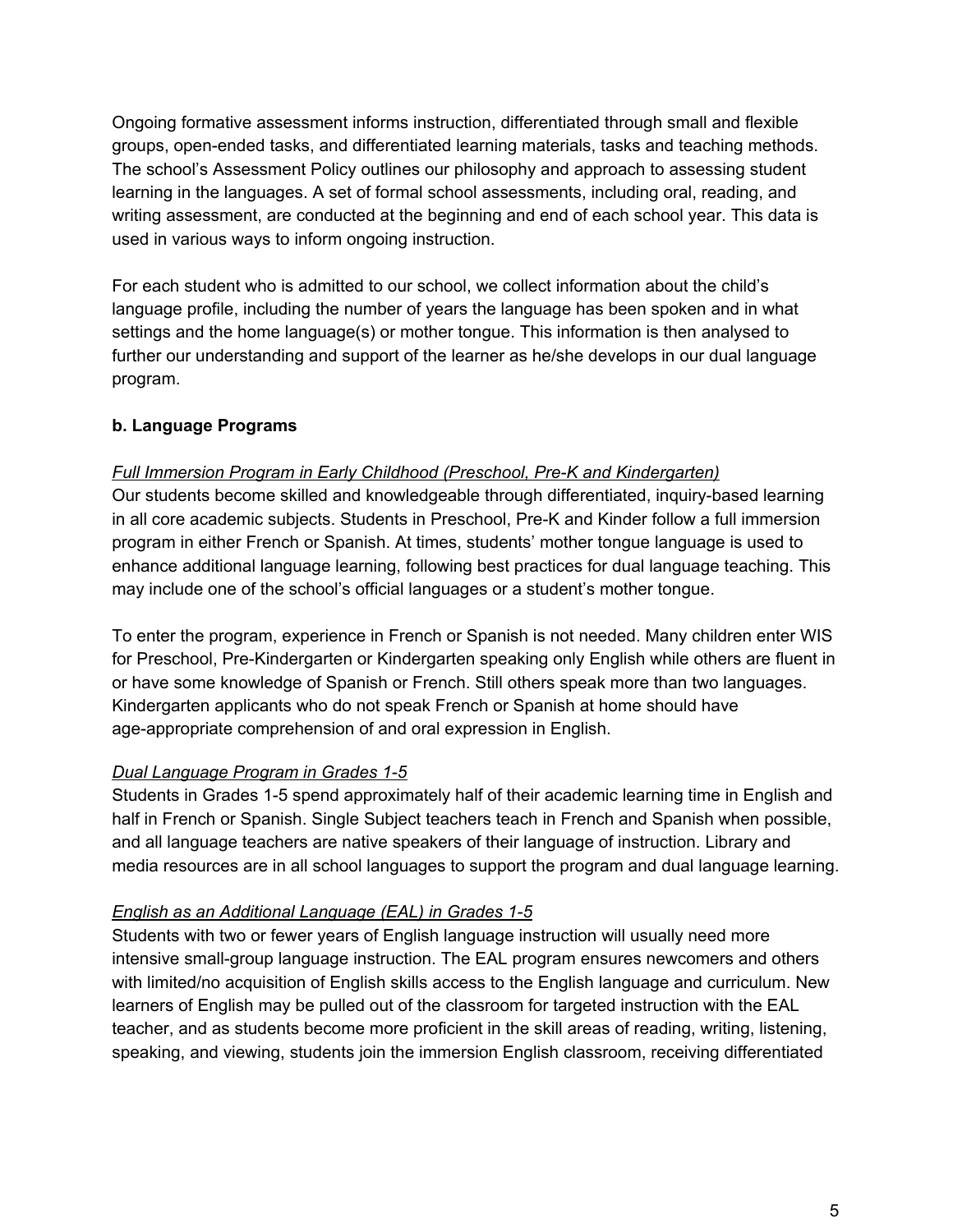instruction and EAL support as needed. As English is the language of the host country and the common language of our school, students need less time in individualized instruction with the EAL teacher, and benefit from being in the English immersion classroom from the beginning of the year. Because of the dual-language curriculum, students eligible for EAL must be fluent in Spanish or French.

#### *Spanish/French as an Additional Language (SAL/FAL) in Grades 1-5*

French as an Additional Language (FAL) and Spanish as an Additional Language (SAL) are open to applicants to Grades 1 to 5, including those who have no background knowledge or exposure to French or Spanish. SAL/FAL targets beginning speakers who are new to the program in Grades 1-5 but proficient in English academics. As students have varying levels of experience in the language, and are learning in a multi-age classroom, differentiated instruction for FAL and SAL is of utmost importance. Students learn in small groups based on language ability in the skill areas of reading, writing, listening, speaking and viewing.

As students gain proficiency in the language, their learning needs are increasingly met in an immersion environment. When assessments demonstrate that students are ready to join the immersion classroom, they are transitioned into that setting. As proficiency in the skill areas increases, students might have consistent 'visits' to the immersion classroom during specific times. When they are ready to fully transition, a formal review process by a member of administration, the Spanish/French language support teacher, the SAL/FAL teacher, and the immersion teacher will be conducted after which they are formally moved into the immersion class. Depending on the student, continued support in the SAL/FAL classroom for specific skills may continue in Grades 1-5.

### **c. Language Support and Enrichment**

### *i. Student Support in the Languages*

The school believes that all students are able to attain their greatest success when they learn in an environment that takes individual needs and learning styles into consideration. The Student Support Team's goal is to ensure that all students are able to achieve their academic potential, that student academic and social-emotional needs are addressed in a timely and appropriate manner, and that students are supported through a collaborative network of educational personnel and programs.

The Primary School Student Support Team (SST) consists of the Primary School Principal, the Primary School Associate Principal, the Primary School Assistant Principal, the Learning Specialist, the English, French, and Spanish Instructional Support Teachers, and the Counselor.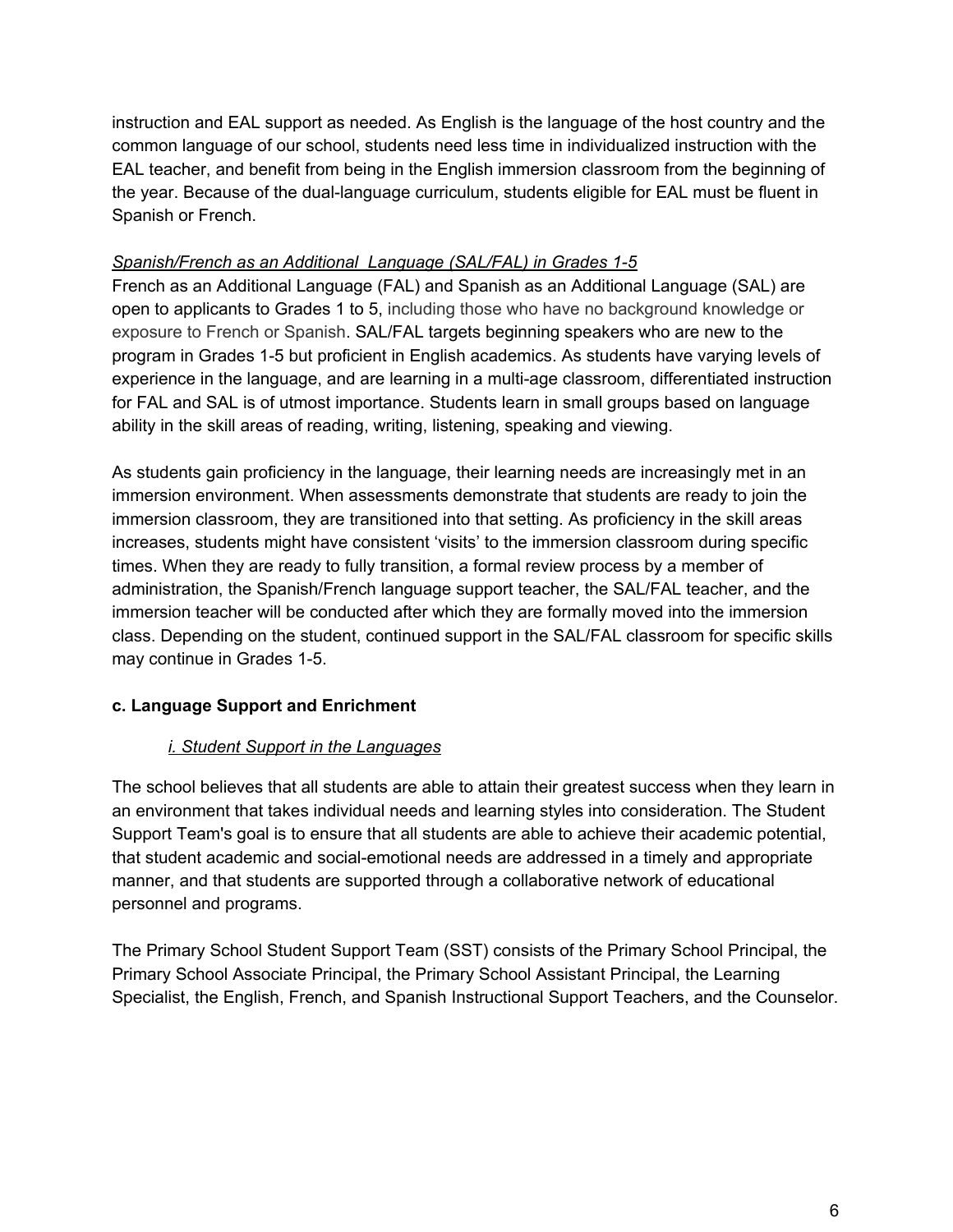The learning needs and special strengths of students are identified through a variety of forms of assessment, including informal teacher observation and checklists, grade-level assessments in reading, writing, spelling and math, standardized tests, and, when appropriate, external professional evaluations. At times, student needs are identified in response to parental concerns. The team collaboratively identifies individual student needs as well as in-class learning support strategies, additional learning support, and other interventions, which are shared with the student's parents. The Student Support Team also monitors learning support provided to individual students through the following support structures:

- *Reading Support in English, Grades 1-2:* A Reading Recovery-trained teacher provides individual and/or group reading support to first and second graders in pull-out settings and, where and when appropriate, in the classroom.
- *Language Support in French and Spanish, Grades 1-5:* The primary school employs two more instructional support teachers, one in Spanish and one in French. Both are experienced teachers and native speakers of the language who provide in-class and out-of-class support for individuals and small groups in French and Spanish.
- *Learning Specialist:* The learning specialist works with teachers and students in all grades to provide strategies to address identified learning needs.
- *After-School Support:* Students who stay in extended day care after school participate in "homework club" and a small percentage receive after-school tutoring with a teacher.
- *After-School Tutoring:* At times, a student benefits from additional one-on-one instruction in an instructional language outside of the school day. When a teacher believes that a student needs this additional support, the teacher refers the case to the Student Support Team to approve the tutoring. When possible, current teachers at the school are used as tutors, and the class teacher and tutor communicate consistently regarding the student's progress.

# *ii. Teacher Support in the Languages*

In accordance to the schoolwide goal of differentiation, all teachers differentiate for all learners according to learner profiles, multiple intelligences, learning differences and variations in level of proficiency. They are supported in doing so by the Primary School Director of Teaching and Learning, the Instructional Support Teachers, and professional development opportunities in the field of languages, both in-house and external.

### *iii. Additional Support*

### *Auxiliary Programs*

WIS makes every effort to enrich and extend language learning after school and through summer programs for both WIS and non-WIS students alike. The after school and summer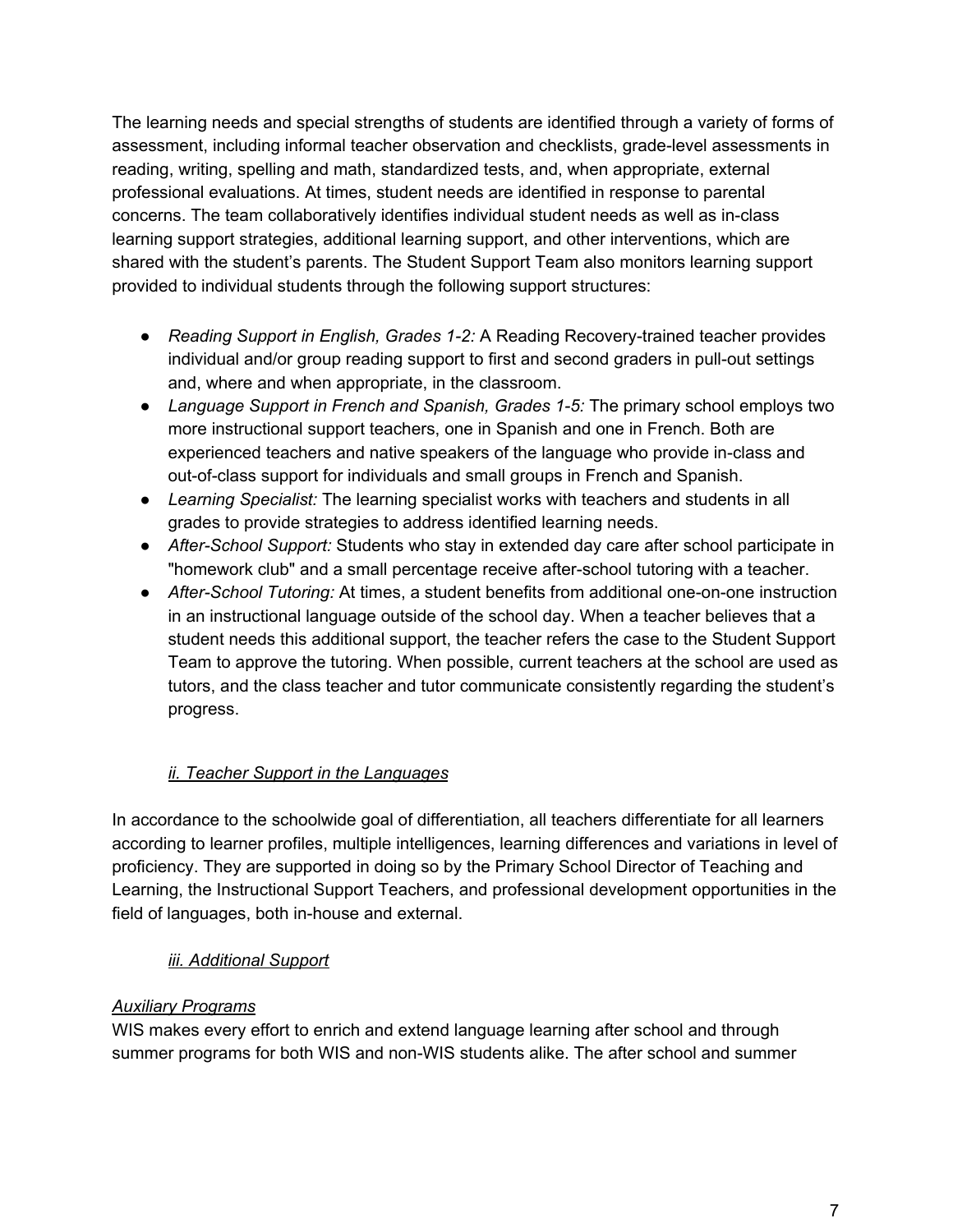programs afford students exposure to another language or extension of their language abilities in English, French, Spanish, and Chinese (Mandarin) in an authentic way. Summer programs offer various levels of instruction. The academic focus in the summer program gradually increases after the age of 8. WIS students in Extended Day Care are supervised and can receive academic support from teachers of all three languages of instruction. WIS offers other languages in the after school program when there is a demand and available resources, and is responsive to mother tongue requests for language learning, when this occurs.

#### *Parents as Partners*

The ongoing language development of WIS students is the shared responsibility of all teachers, parents and students. Through ongoing communication, teachers communicate expectations and offer suggestions to reinforce language learning through at-home support. Parents occasionally participate in curricular and extracurricular activities involving languages.

#### *Other Opportunities for Authentic Language Experiences*

Authentic resources are available to families in the Primary School library, as well as online resources via our library website and technology support. Community events in all school languages are communicated to families through various means, and assemblies and field trips are planned in all school languages throughout the school year. Mother tongue is supported through Celebrations of Learning, the connection of a wide range of language speakers in our school community, and student-led conferences, where children are encouraged to bring their mother tongue into the school experience.

# <span id="page-7-0"></span>**Section 3: Languages in Grades 6-10**

### **a. Curriculum Overview**

The curricular, co-curricular, and extra-curricular programs for grades 6-10 have been designed and implemented with the aim of providing opportunities and experiences that reinforce WIS's mission to be an exemplary learning community enriched by differences, informed through inquiry, and global in reach.

The curriculum:

- is a rigorous, visionary, research-based curriculum inspired by academic innovators worldwide
- is student-centered and inquiry-based
- promotes the IB learner profile
- encourages interdisciplinary approaches to teaching and learning
- encourages students to embrace diverse cultures and viewpoints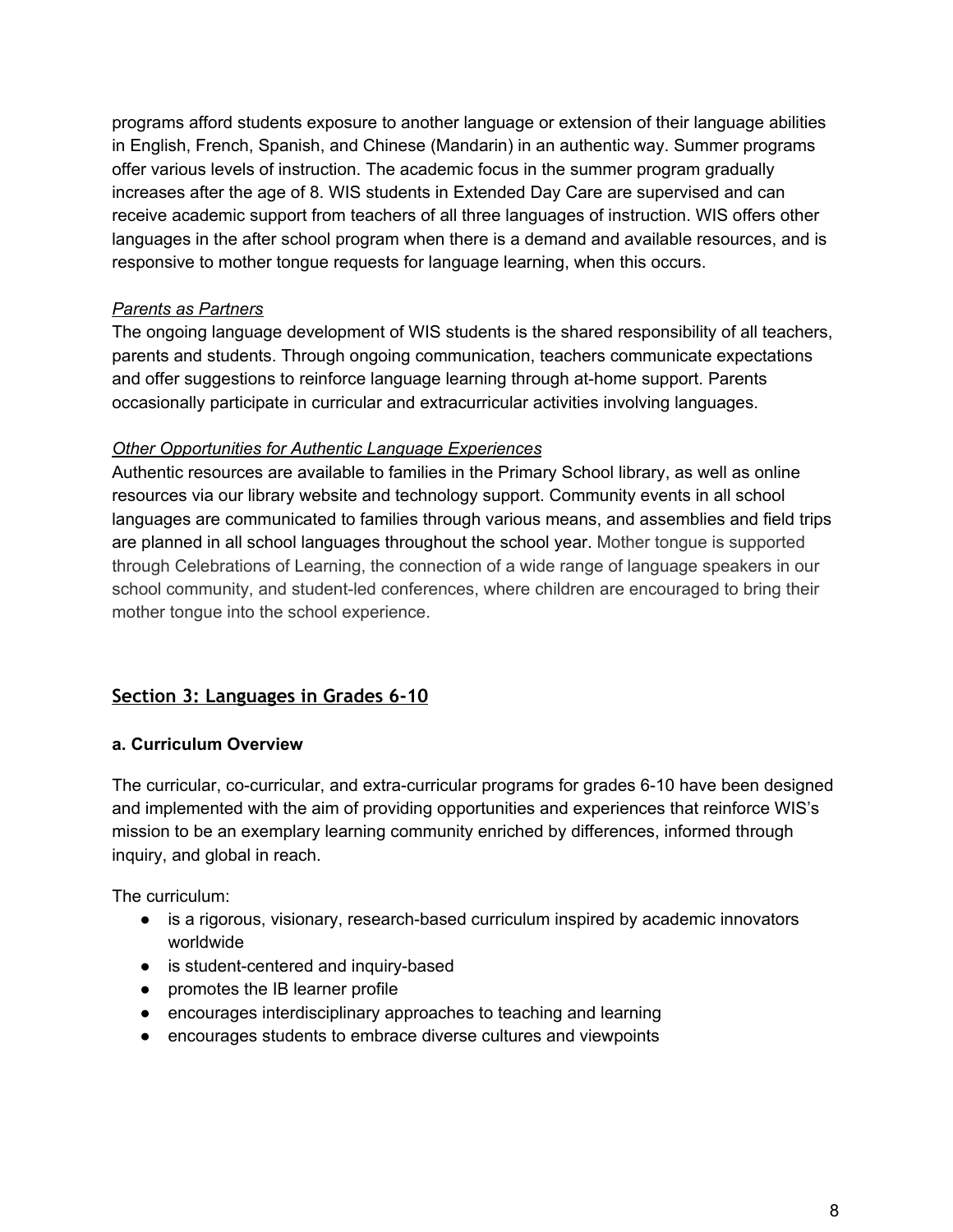• is organized around six key spheres: Information Fluency; Communication; Connections; Diversity; Responsibility; Action

The academic program at WIS provides a framework for language learning for students in grades 6-10. Course planning is based on Teaching for Understanding concepts from Project Zero. Most courses meet five periods in a cycle of ten days, which is about three hours a week. Two elective courses in the Middle School are semester-long: Enrichment and LearnServe. In most cases, students and teachers use the target language to communicate.

Language assessment follows closely the guidelines of the Assessment Policy and is a combination of pre-, formative and summative assessments. All feedback by teachers is given in the target language.

As part of the admissions process, all applicants applying to enter one of our ongoing language programs take a written test in that language and an optional oral test. The tests are designed to ensure that an applicant's skill level is on grade level. The tests are written and evaluated by WIS subject coordinators and include sections on reading comprehension, grammar, writing, as well as oral expression when needed.

# **b. Language Programs**

# *i. Grades 6-8 (Middle School)*

# *1. Advanced Programs in French or Spanish (Grades 6, 7, 8)*

The Advanced programs are for students who are highly proficient in French or Spanish. They also include FAL (French as an Additional Language) or SAL (Spanish as an Additional Language) students who entered the program in Primary School. Classes in Humanities and Language and Literature are taught in French or Spanish. Students can also choose semester-long electives in the target language, such as the Enrichment or the LearnServe courses. All other subjects are taught in English.

### 2. *Transitional French or Spanish (Grade 6)*

The Transitional languages courses are for newly admitted or FAL/SAL students who are proficient in French or Spanish but need extra support before entering into the Advanced language program. Students in this program take Humanities in French or Spanish. Students in Transitional can also choose to take Enrichment as an elective to further support their language development.

### *3. Beginning French or Spanish Program (Grades 6 and 7)*

The program is for students who have had no or little experience in the target language. All other subjects, including Humanities, are taught in English.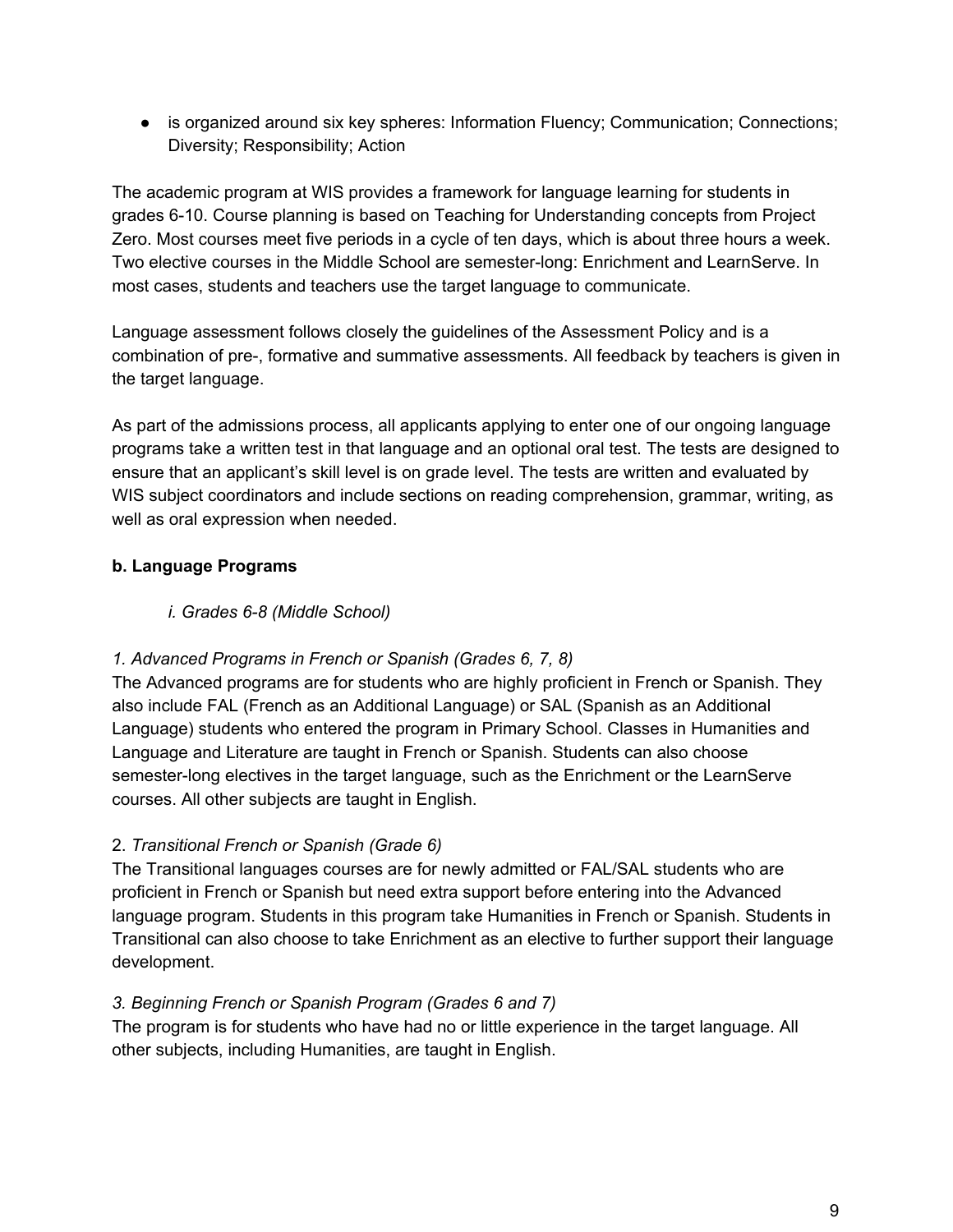#### *4. Intermediate French or Spanish Program (Grade 8)*

The program requires two to four years of previous French or Spanish instruction, including speaking, reading and writing. This program includes five periods a cycle (about three hours a week) in French or Spanish language and literature. All other subjects, including Humanities, are taught in English.

### *5. Beginning Chinese Program (Grade 6)*

The program is for students who have had no or little experience in the target language. This course is available only as an additional second language option. All other subjects are taught in English.

#### *6. Chinese Program (Grades 7 and 8)*

The program requires one to two years of Chinese instruction. This course is available only as an additional second language option.

*ii. Grades 9-10 (Upper School)*

#### *1. French and Spanish A:*

The French and Spanish A programs are for students who are highly proficient in French or Spanish and who have been in a dual language program. All other subjects are taught in English.

#### *2. French and Spanish B:*

The program is for students who have had two to four years of previous instruction in the target language.

### *3. Chinese B:*

The program is for students who have had two to four years of previous instruction in the target language. This option can only be taken as a year-long elective course.

#### *4. Spanish C: (Grade 9 students only)*

The program is for newly admitted students who have had little or no experience in Spanish. Students go to Spanish B in 10th grade.

### **c. Language Support and Enrichment**

#### *i. Middle School enrichment programs in languages*

Students in Grades 6 and 7 Advanced courses have the option of taking an elective Enrichment semester-long course in either French or Spanish. The Enrichment course offers students additional opportunities to further their cultural and linguistic understanding of the target language.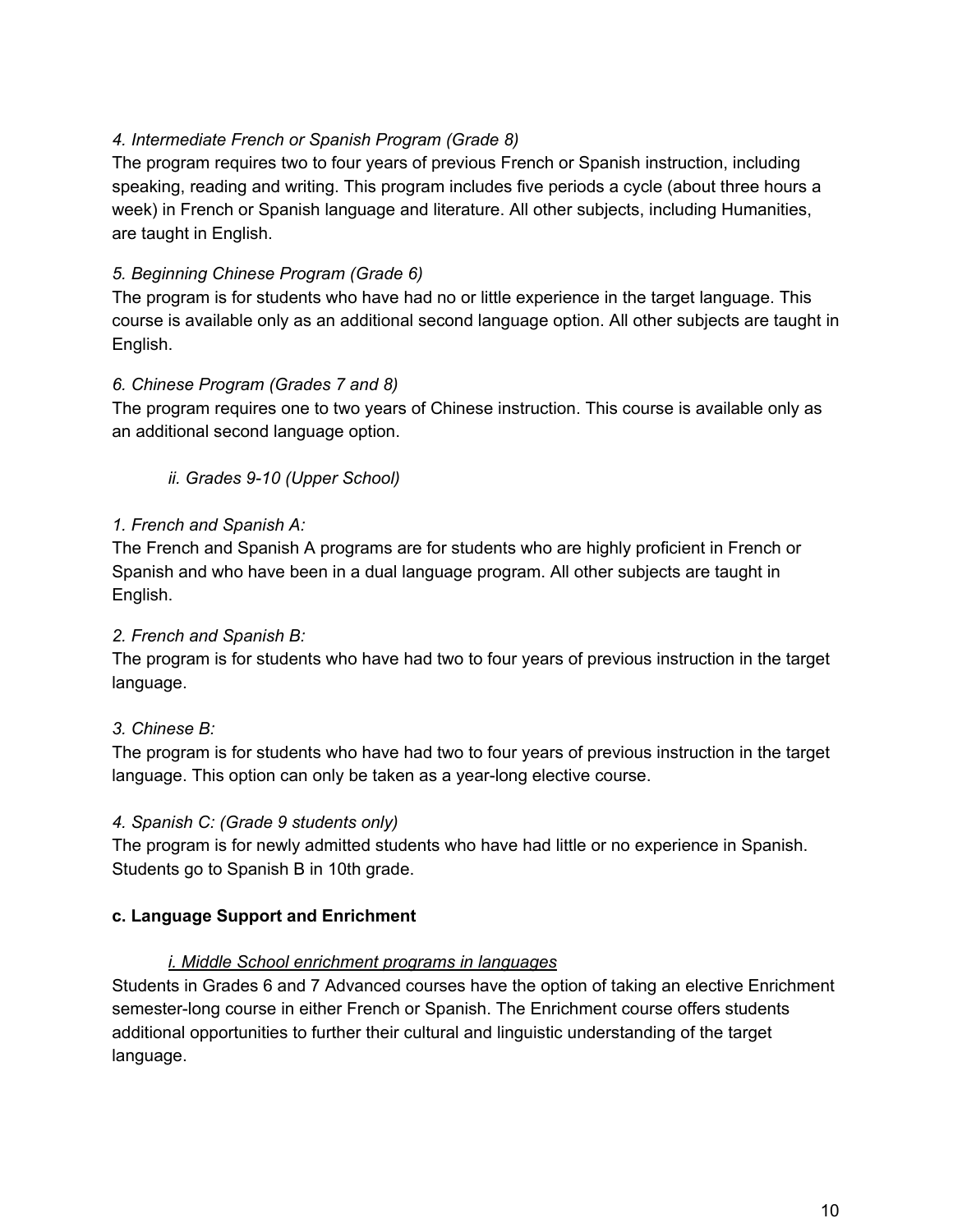In Grade 8, students can take a LearnServe course in French or Spanish, a semester-long elective on social entrepreneurship.

Throughout Middle School, the Demonstrations of Learning are explored and developed in all languages and all language programs.

### *ii. Student Support in Languages*

Students get additional support in languages through various channels as needed:

- *The Student Support Team:* The school believes that all students are able to attain their greatest success when they learn in an environment that takes individual needs and learning styles into consideration. The Student Support Team's goal is to ensure that all students are able to achieve their academic potential, that student academic and social-emotional needs are addressed in a timely and appropriate manner, and that students are supported through a collaborative network of educational personnel and programs.
- *Learning Specialist:* The learning specialist works with teachers and students in all grades to provide strategies to address identified learning needs.
- *After-School Support:* Students in Grades 6 to 8 have the opportunity to get additional support by going to the French or Spanish Lab once a week after school for one hour. The lab is run by Middle School language teachers and provides individualized support to students as needed.
- *After-School Tutoring:* At times, a student benefits from additional one-on-one instruction in the target language outside of the school day. WIS tutors and private tutors are available for language support in both the Middle School and Upper School. Tutoring can be recommended by parents, teachers or the learning specialist. The language teacher and tutor communicate consistently regarding the student's progress.
- *Individual meetings with teachers*: Students meet with teachers at lunch time or after school as needed.

### *iii. Teacher Support in Languages*

In accordance to the school-wide goal of differentiation, all teachers differentiate for all learners according to learner profiles, multiple intelligences, learning differences and variations in level of proficiency. They are supported in doing so by the Tregaron Director of Teaching and Learning and professional development opportunities in the field of languages, both in-house and external.

*iv. Additional Support*

# *Parents as Partners*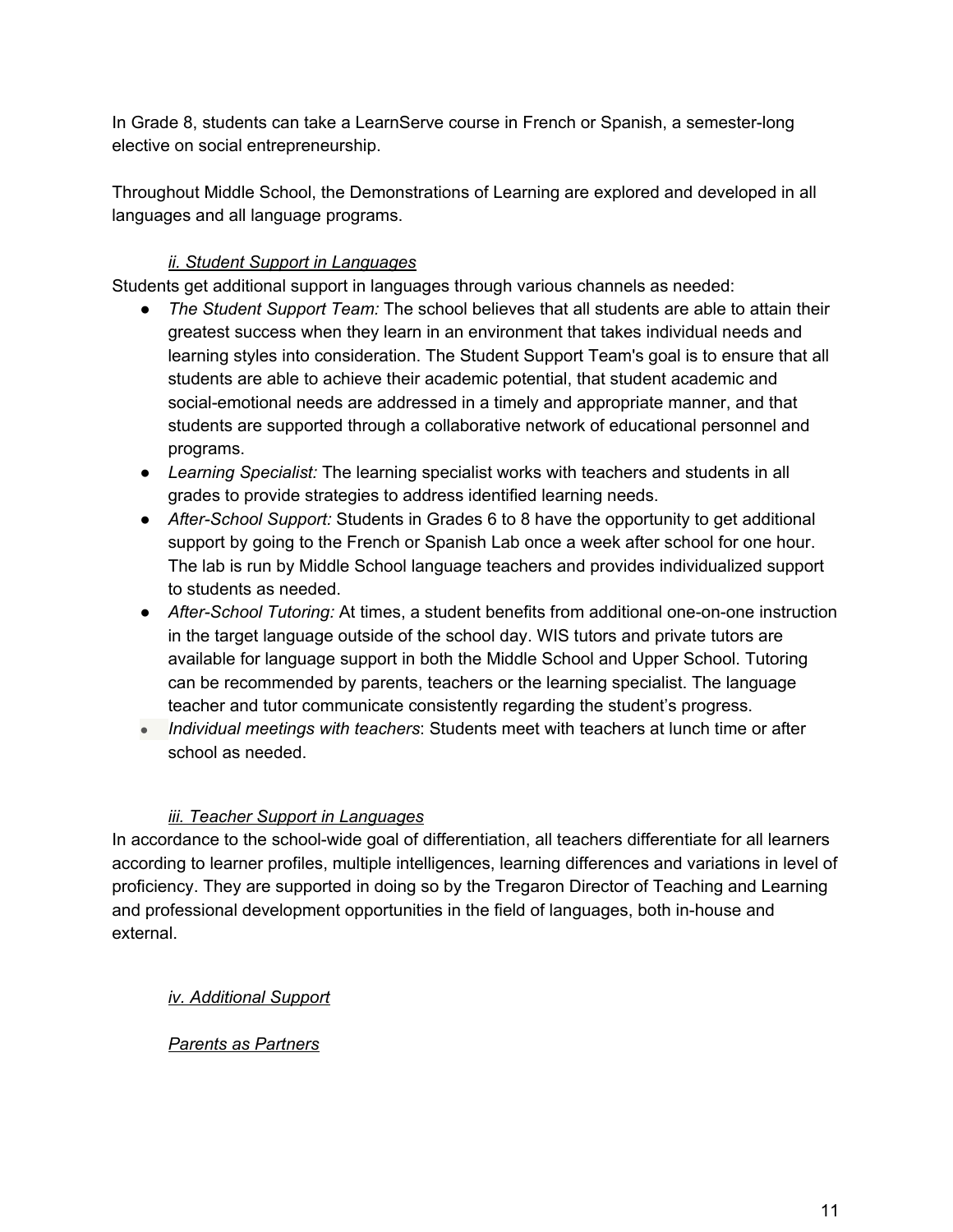We view the ongoing language development of WIS students as the shared responsibility of all teachers, parents and students. With this in mind, teachers communicate expectations and offer additional suggestions (recommendations) such as subject labs (Middle School only), private tutoring, trips, and clubs to reinforce language learning.

### **After School and Summer Language Camp**

WIS makes every effort to enrich and extend language learning throughout the summer for both WIS and non-WIS students alike. The summer program affords students exposure to another language or extension of their language abilities in English, French and Spanish in an authentic way. Summer programs offer various levels of instruction. Additionally, WIS offers other languages in the after school program when there are both a demand and available resources.

#### Other Opportunities for Authentic Language Experiences

Our commitment to learning through languages includes offering a variety of authentic language experiences for students to explore such as:

- The curricular language trips to France, Peru or Spain for all Grade 8 students. They spend ten days in the country, staying with a host family and engaging in a variety of cultural and linguistic explorations.
- The extra-curricular Upper School Chinese trip for Chinese students, who spend ten days in country and engage in a variety of cultural and linguistic explorations.
- The peri-curricular Peru and Guatemala Upper School trips, which are extensions of the Global Health elective course and offer the opportunity for Spanish speakers to further their understanding of language and culture.
- Middle and Upper School clubs relating to language and culture, such as the French "Ciné-club" in the Middle School, or "Amigos Juntos" in the Upper School.
- In Grade 10, students have the possibility to write their Grade 10 Project reflection statement in French or Spanish.
- Assemblies might feature language-related content, such as celebrations of student work, opportunities for service in various languages and announcements.
- Field trips are organized at all levels to provide opportunities for students to further the language curricula.

# <span id="page-11-0"></span>**Section 4: Languages in the IB Diploma Program (11th and 12th grades)**

### **a. Curriculum Overview**

The IB Diploma Program is a challenging university preparatory course for the final two years of high school. A comprehensive and intellectually stimulating course of study, the IB Diploma is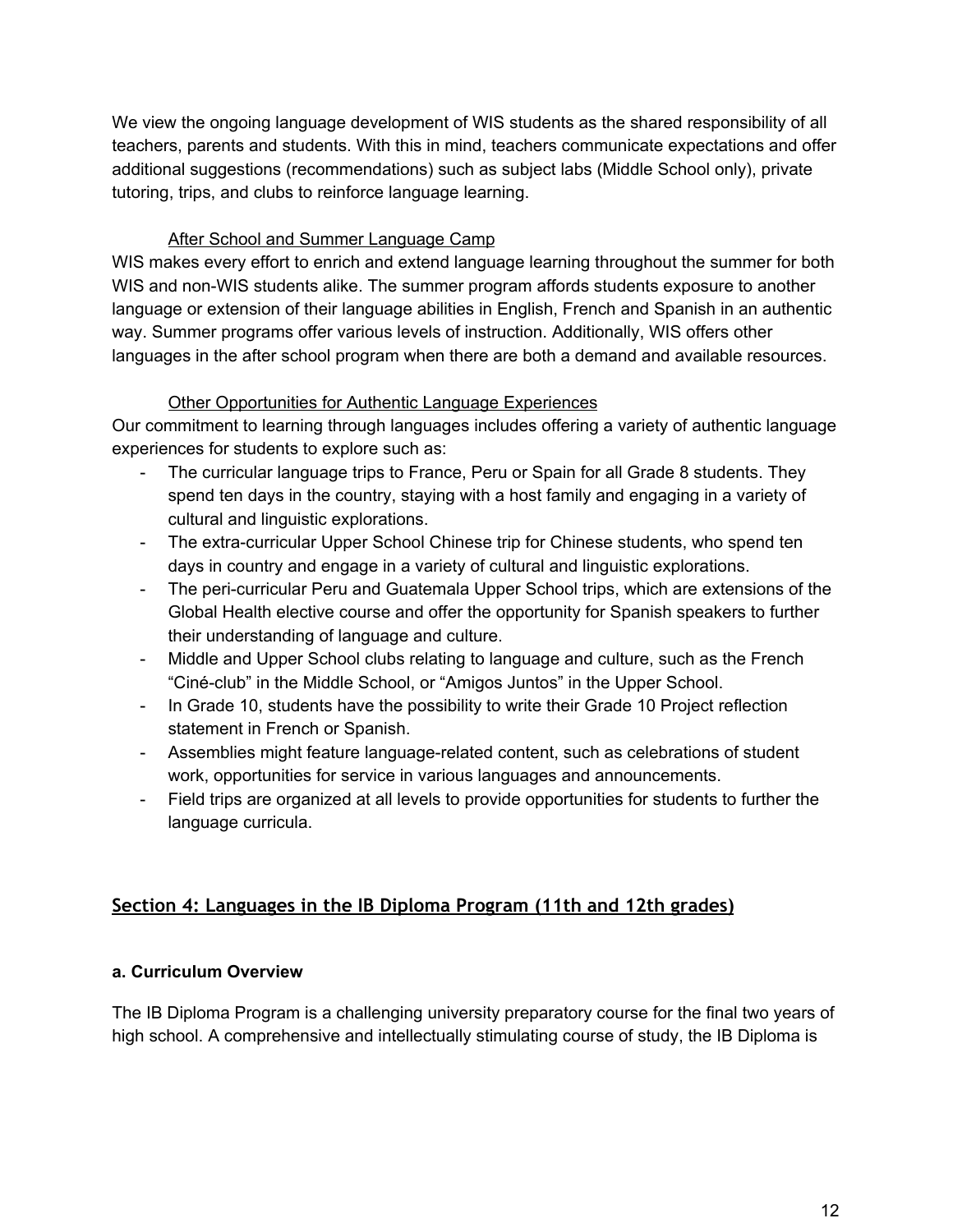recognized by colleges and universities through the world, often leading to preferential admissions and advanced standing for DP students.

The Diploma Program provides a balanced educational experience with a global perspective, designed for students who learn two or more languages, embrace diverse cultures and viewpoints, and have the ability and confidence to navigate a complex world. Almost all WIS students register for the full DP, earning either an IB Diploma or Certificates at graduation. On average, over 60% of WIS students earn a bilingual IB Diploma.

# **b. Language Programs**

Students select one subject from each of six subject groups. At least three, and not more than four, subjects are taken at Higher Level (HL), and the remainder at Standard Level (SL). Flexibility in choosing Higher Level concentrations allows students to pursue areas of special interest while meeting requirements for university entrance.

# *i. Group 1 – First Language (Language A)*

Each WIS DP student must complete the Language A Literature course in English. Students who have a second language A take the Language and Literature course either in French or Spanish. Over 50 other Language A courses can be offered on a tutorial basis. Students learn oral and written communication skills and develop respect for the literary heritage of the language. All courses provide a broad perspective through a literature in translation component.

### *ii. Group 2 – Second Modern Language (Language B)*

A variety of course options reflect the range of linguistic backgrounds of students enrolled in the DP. Each course focuses on communication between speakers and writers of that language. Language B courses in French, Spanish and Chinese provide second language learning and exposure to other cultures and viewpoints through a communicative approach for students with two to five years of study in that language. Students develop skills of listening, speaking, reading, and writing through a wide range of literary and non literary texts. Ab initio courses, available at Standard Level only and on a tutorial basis, are designed for beginners. Students are prepared to use the language appropriately in different settings.

### *iii. Standardized Testing*

In Grades 10 and 11, students have the option to take Advanced Placement tests (AP) in the language(s) of their choosing.

### **c. Language Support and Enrichment**

### *Student Support in Languages*

Students get additional support in languages through various channels as needed: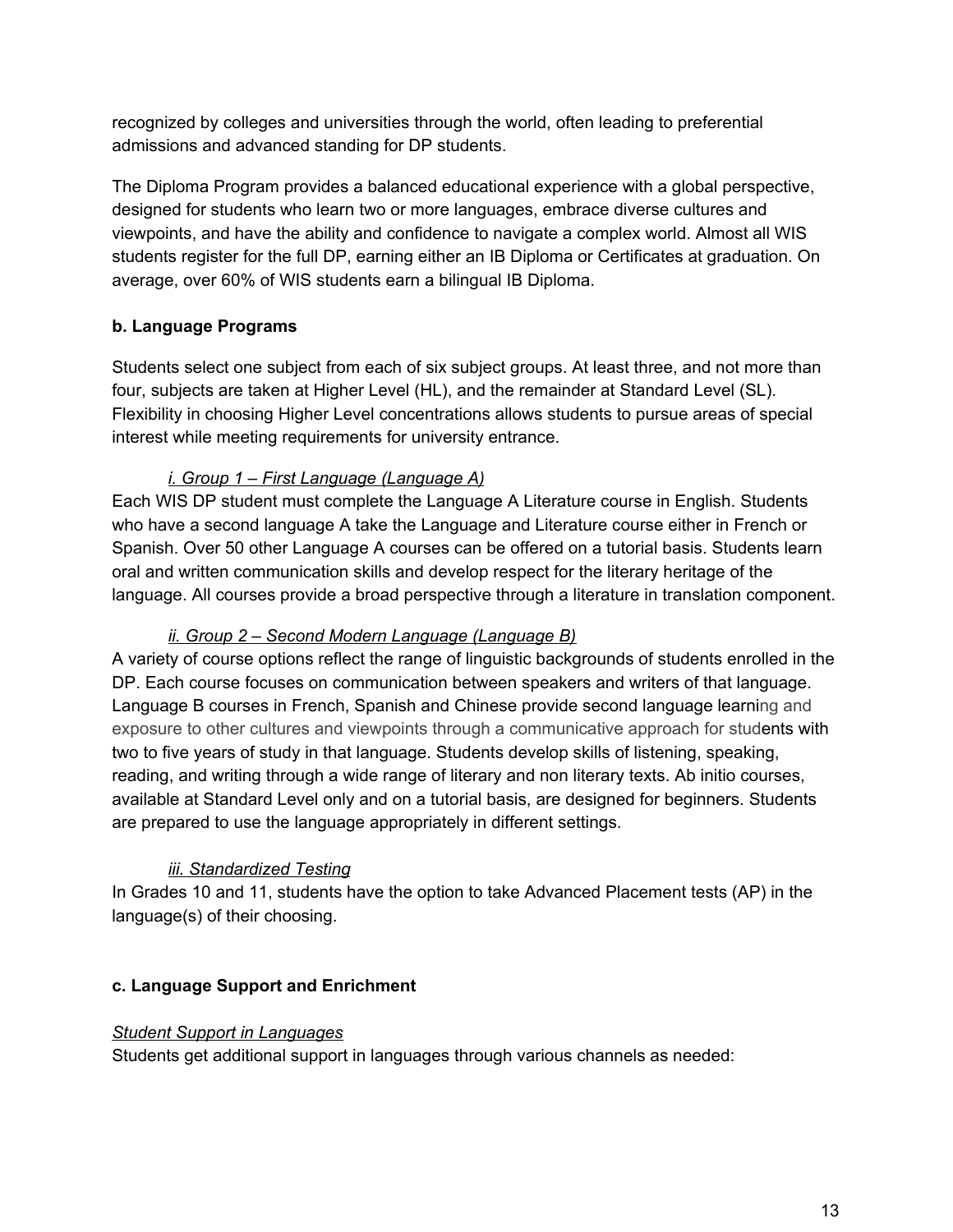- *The Student Support Team:* The school believes that all students are able to attain their greatest success when they learn in an environment that takes individual needs and learning styles into consideration. The Student Support Team's goal is to ensure that all students are able to achieve their academic potential, that student academic and social-emotional needs are addressed in a timely and appropriate manner, and that students are supported through a collaborative network of educational personnel and programs.
- *Learning Specialist:* The learning specialist works with teachers and students in all grades to provide strategies to address identified learning needs.
- *After-School Tutoring:* At times, a student benefits from additional one-on-one instruction in the target language outside of the school day. WIS tutors and private tutors are available for language support in both the Middle School and Upper School. Tutoring can be recommended by parents, teachers or the learning specialist. The language teacher and tutor communicate consistently regarding the student's progress.
- *Individual meetings with teachers:* Students meet with teachers at lunch time or after school as needed.

### *Teacher Support in Languages*

In accordance to the schoolwide goal of differentiation, all teachers differentiate for all learners according to learner profiles, multiple intelligences, learning differences and variations in level of proficiency. They are supported in doing so by the Tregaron Director of Teaching and Learning and professional development opportunities in the field of languages, both in-house and external.

#### *Parents as Partners*

We view the ongoing language development of WIS students as the shared responsibility of all teachers, parents and students. With this in mind, teachers communicate expectations and offer additional suggestions (recommendations) such as private tutoring, trips, and clubs to reinforce language learning.

#### Other opportunities for authentic language experiences

Our commitment to learning through languages includes offering a variety of authentic language experiences for students to explore such as:

- The extra-curricular Upper School Chinese trip for Chinese students, who spend ten days in the country and engage in a variety of cultural and linguistic explorations.
- The peri-curricular Peru and Guatemala Upper School trips, which are extensions of the Global Health elective course and offer the opportunity for Spanish speakers to extend their learning of language and culture.
- Upper School clubs relating to language and culture, such as the "Amigos Juntos" club.